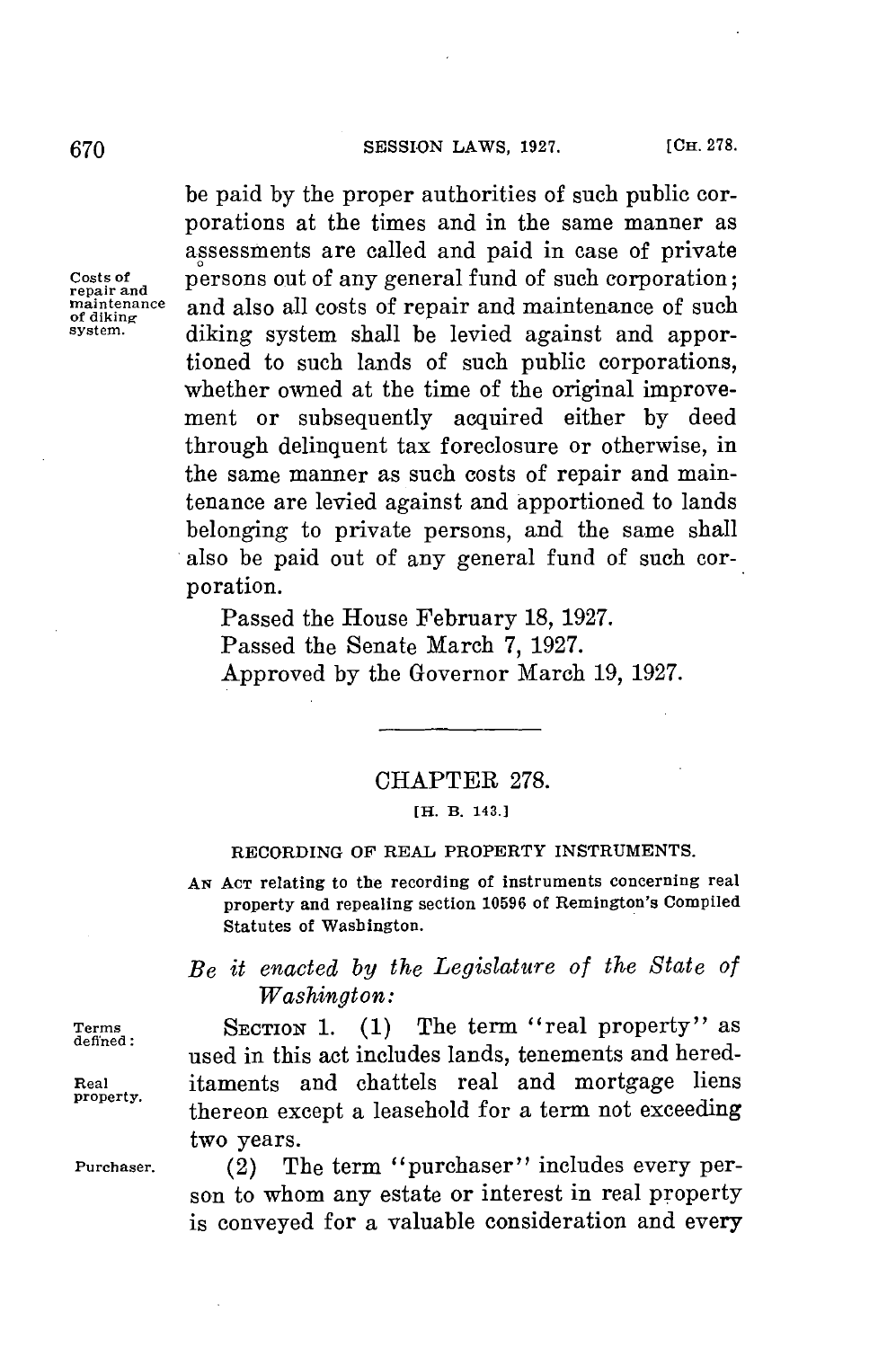assignee of a mortgage, lease or other conditional estate.

**(3)** The term "conveyance" includes" every **Conveyance.** written instrument **by** which any estate or interest in real property is created, transferred, mortgaged or assigned or **by** which the title to any real property may be affected, including an instrument in execution of a power, although the power be one of revocation only, and an instrument releasing in whole or in part, postponing or subordinating a mortgage or other lien; except a will, a lease for a term of not exceeding two years, an executory contract for the sale or purchase of lands, and an instrument granting a power to convey real property as the agent or attorney **for** the owner of the property. "To con- **To convey.** vey" is to execute a "conveyance" as defined in this subdivision.

(4) The term "recording officer" means the **Recording** county auditor of the county.

SEC. 2. A conveyance of real property, when  $\frac{\text{Real prop}}{\text{erty}}$ acknowledged by the person executing the same (the **ance may be recorded**. acknowledgment being certified as required **by** law), may be recorded in the office of the recording officer of the county where the property is situated. Every such conveyance not so recorded is void as against any subsequent purchaser or mortgagee in good **Effect.** faith and **for** a valuable consideration from the same vendor, his heirs or devisees, of the same real property or any portion thereof whose conveyance is first duly recorded. An instrument is deemed **Recorded when filed.** recorded the minute it is filed for record.

**SEc. 3.** An executory contract for the sale or **Recording** purchase of real property or an instrument granting contract for a power to convey real property as the agent or at- **Property**, or torney for the owner of the property, when acknowl- property. edged (with the acknowledgment certified) in the manner to entitle a conveyance to be recorded, may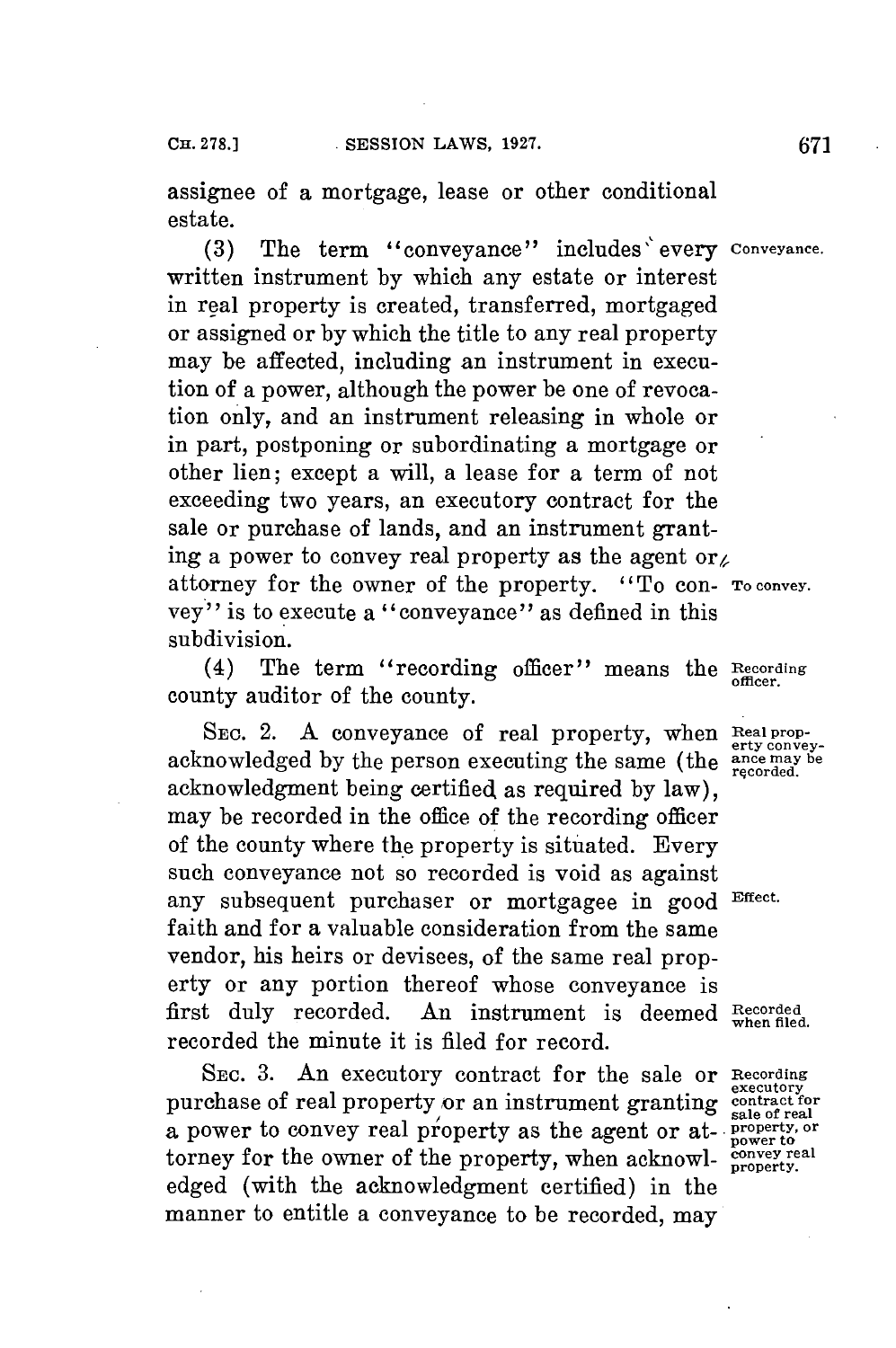**[CH. 278. 672 SESSION** LAWS, **1927.**

be recorded in the office of the recording officer of any county in which any of the real property to **Effect.** which it relates is situated, and when so recorded shall be notice to all persons of the rights of the vendee under the contract.

**SEC.** 4. Letters patent from the United States **Recordation** or the State of Washington granting real property **of U. S. letters** may be recorded in the office of the recording officer of the county where such property is situated in the **Effect.** same manner and with like effect as a conveyance that is entitled to be recorded.

**SEc. 5. A** copy of a conveyance of or other in-**Instrument** strument affecting real property recorded or filed in the office of the secretary of state or the commis**filed in state or land de-** sion of public lands, or of the record thereof, when certified in the manner required to entitle the same to be read in evidence, may be recorded with the certificate in the office of any recording officer of the state.

SEc. **6. A** copy of a record, when certified or Certified **authenticated to entitle it to be read in evidence, may**<br>
copy of the means of the second in the set of the set of the set of the set of the set of the set of the set of the set of the set of the set of the set **record may** be recorded in any office where the original instru-<br>be filed. **be filed.** ment would be entitled to be recorded. Such record **Effect.** has the same effect as if the original were so recorded. **A** copy of the record of a conveyance of or **Copy of** other instrument affecting separate parcels of real property situated in more than one county, when **lands in** certified or authenticated to entitle it to be read in **more than one county** evidence may be recorded in the office of the recording officer of any county in which any such parcel is situated with the same effect as though the original instrument were so recorded.

SEc. **7.** The recording of an assignment of a Recording of mortgage is not in itself notice to the mortgagor, his assignment<br>of mortgage. heirs assigns or personal representatives to invali**of mortgage.** heirs, assigns or personal representatives, to invali-**Effect.** date a payment made **by** any of them to a prior holder of the mortgage.

**patent.**

affecting<br>real property<br>filed in state

**record of affecting may be**